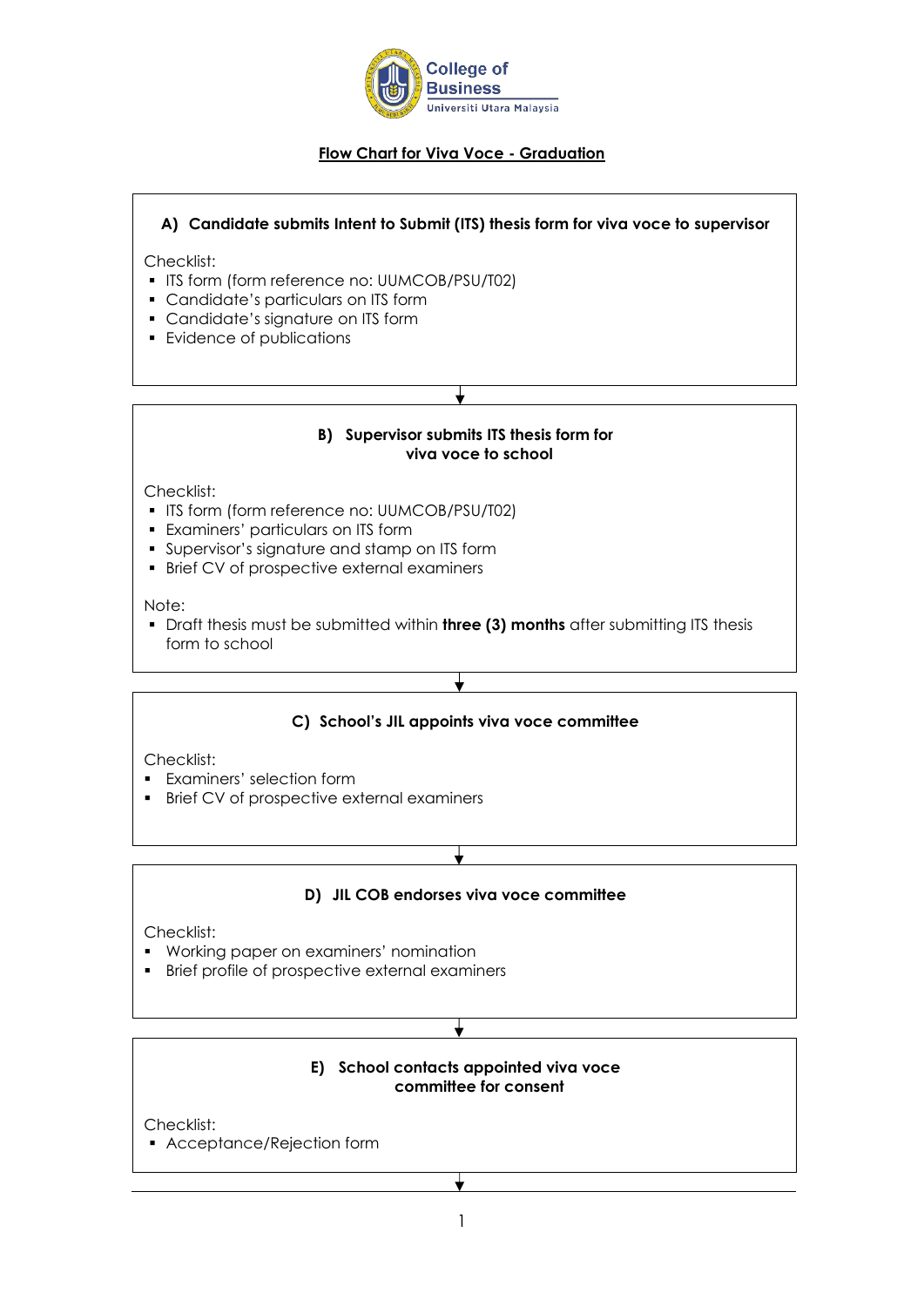

# **G) Candidate submits draft thesis to school**

Checklist:

- **Three (3) copies** of draft thesis
- Turnitin report from library with similarity index **20% or less**
- Draft thesis submission form (form reference no: UUMCOB/PSU/T06)



# **I) Examiners submit their reports to school**



╈

Notes:

- Examiners should be present during the session (at least on online platform)
- Supervisors should be present during the session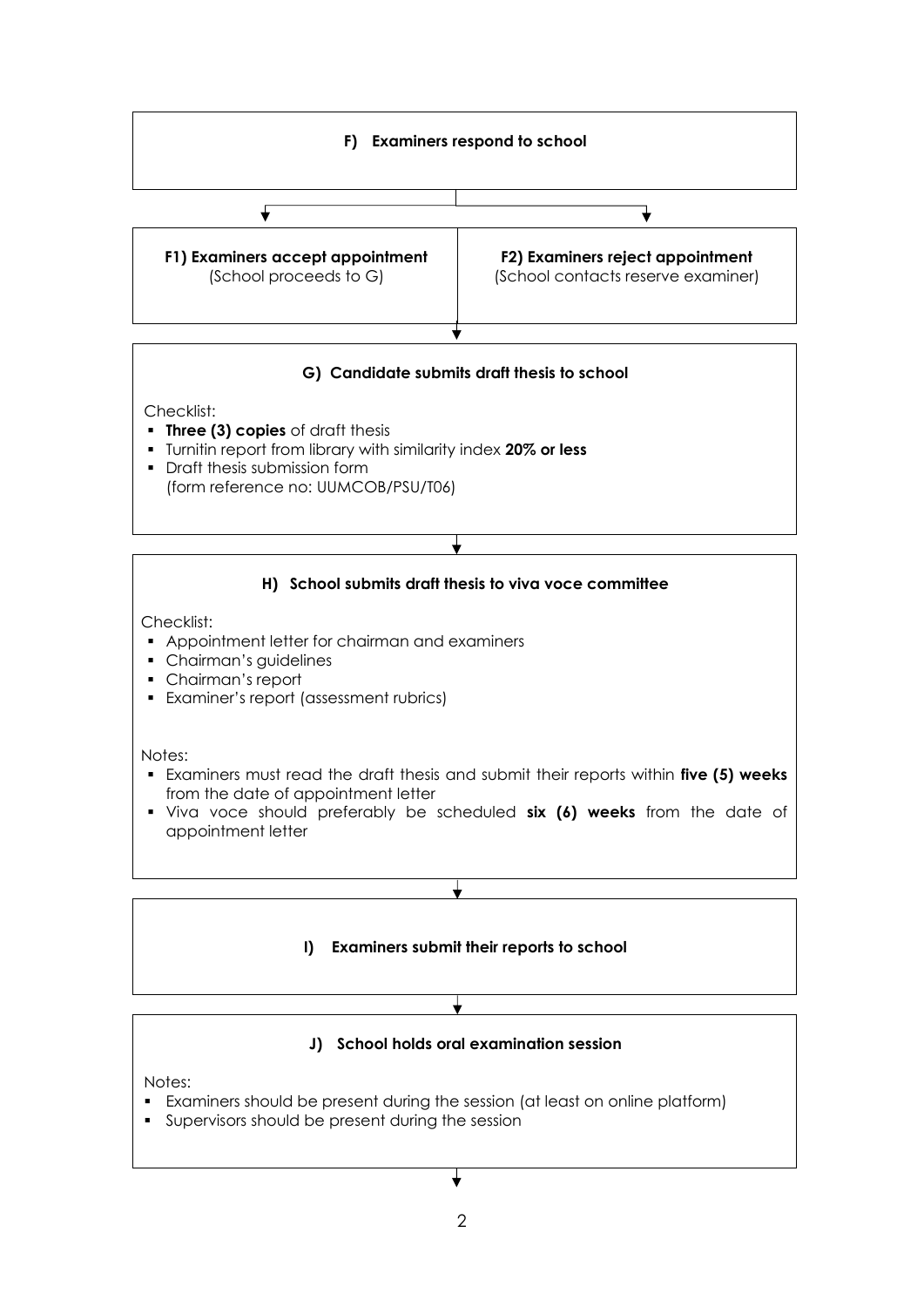

#### **L) Revision Period**

(depending on the level of study and type of result)

| L1) Master's Thesis/Dissertation                                                                                                                                                                                                                                                                                                                                                                                                                                                                                               | <b>L2) PhD Thesis</b>                                                                                                                                                                                                                                                                                                                                                                                                                                                                                                                                     |
|--------------------------------------------------------------------------------------------------------------------------------------------------------------------------------------------------------------------------------------------------------------------------------------------------------------------------------------------------------------------------------------------------------------------------------------------------------------------------------------------------------------------------------|-----------------------------------------------------------------------------------------------------------------------------------------------------------------------------------------------------------------------------------------------------------------------------------------------------------------------------------------------------------------------------------------------------------------------------------------------------------------------------------------------------------------------------------------------------------|
| • If the result is pass with minor revision,<br>the candidate must submit his/her<br>revision within three (3) months<br>• If the result is pass with major revision,<br>the candidate must submit his/her<br>revision within six (6) months; however,<br>he/she may submit his/her revision as<br>early as two (2) months<br>$\blacksquare$ If the result is re-viva, the candidate<br>must submit his/her revision within<br>twelve 12 months; however, he/she<br>may submit his/her revision as early as<br>$six(6)$ months | If the result is pass with minor revision,<br>٠<br>the candidate must submit his/her<br>revision within three (3) months<br>If the result is pass with major revision,<br>$\blacksquare$<br>the candidate must submit his/her<br>revision within nine (9) months; however,<br>he/she may submit his/her revision as<br>early as three $(3)$ months<br>If the result is re-viva, the candidate<br>$\blacksquare$<br>must submit his/her revision within<br>twelve 12 months; however, he/she<br>may submit his/her revision as early as<br>$six(6)$ months |
|                                                                                                                                                                                                                                                                                                                                                                                                                                                                                                                                |                                                                                                                                                                                                                                                                                                                                                                                                                                                                                                                                                           |

#### **M) Candidate submits revision**

Checklist:

- Revised thesis
- Correction checklist
- Corrected thesis submission form (form reference no: UUMCOB/PSU/T07)

#### **N) Examiners endorse revision**

Endorsement period:

▪ In the case of pass with minor revision, the examiners must endorse within **two** (**2) weeks** upon submission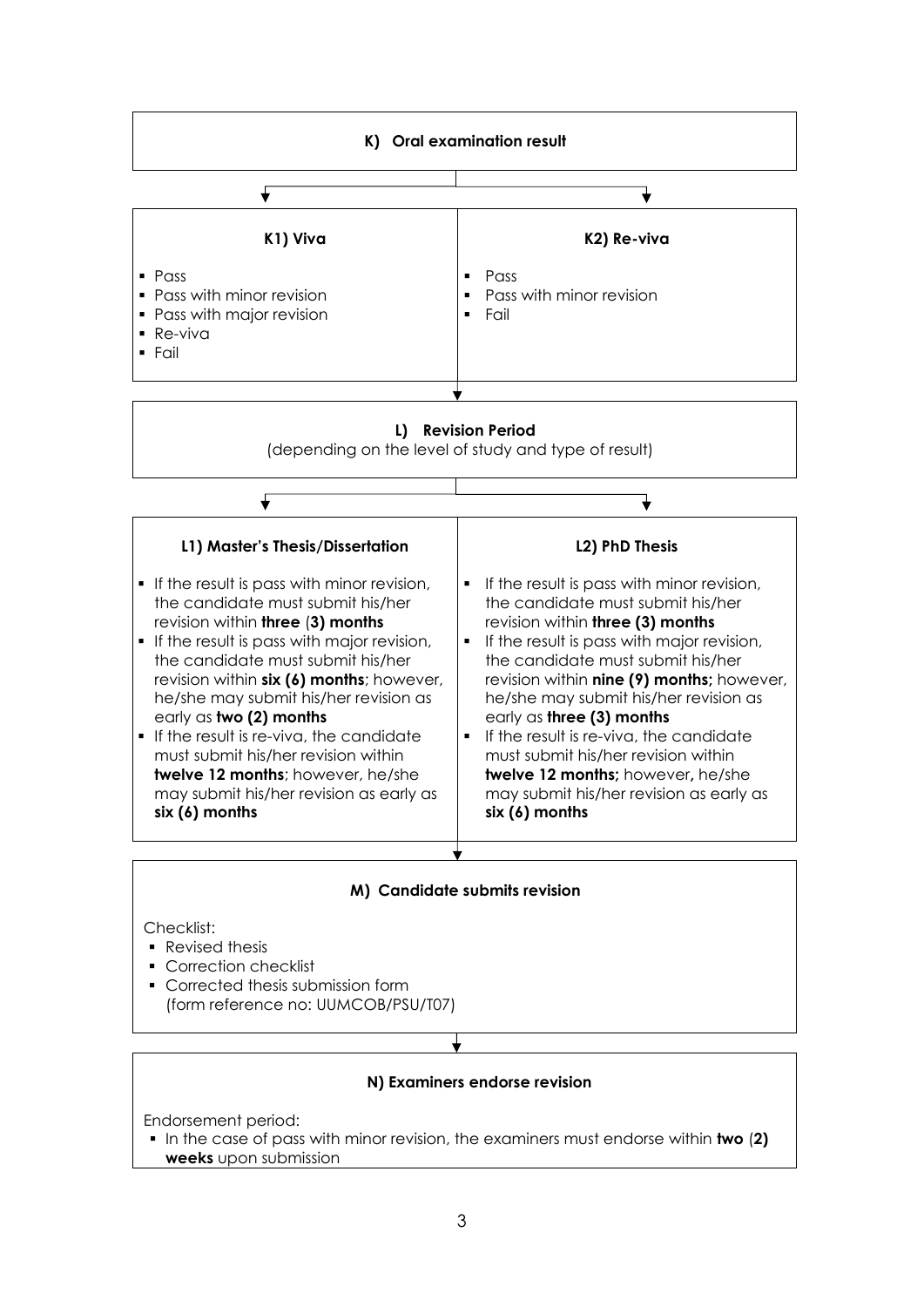▪ In the case of pass with major revision, the examiners must endorse within **four** (**4) weeks** upon submission

#### Notes:

- **.** If the examiners fail to respond during the specified period, the revision is considered valid
- **•** In either case, the viva voce committee may assign the supervisor to endorse the revision



Checklist:

- **One (1)** loose copy of thesis
- **One (1)** soft copy of abstract

# **R) School's JIL endorses candidate's work**

Checklist:

- Working paper on candidate's graduation
- Abstract of thesis

╈

# **S) JIL COB endorses candidate's work**

Checklist:

- Working paper on candidate's graduation
- Abstract of thesis